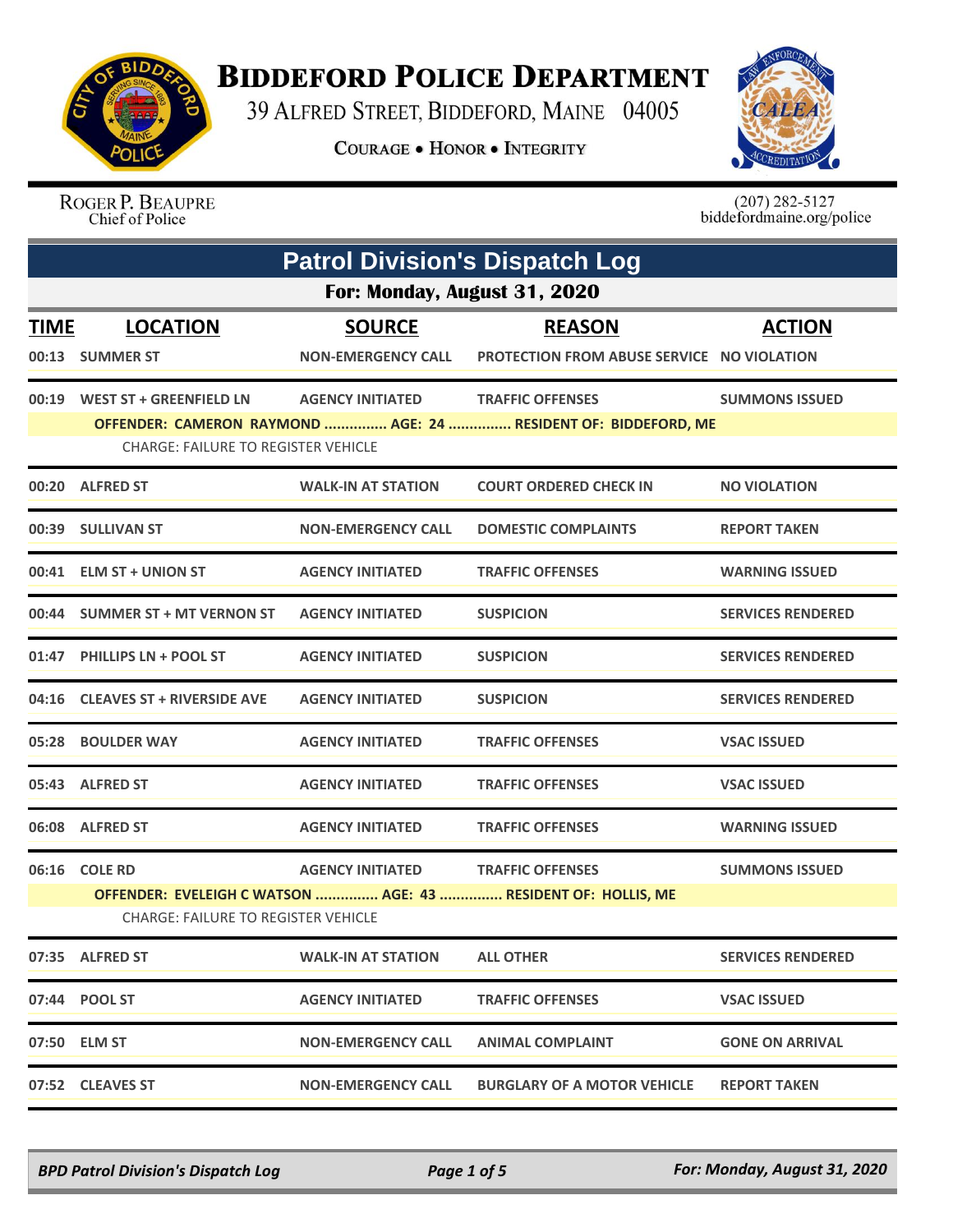| <b>TIME</b> | <b>LOCATION</b>                                                                            | <b>SOURCE</b>             | <b>REASON</b>                                                      | <b>ACTION</b>            |  |
|-------------|--------------------------------------------------------------------------------------------|---------------------------|--------------------------------------------------------------------|--------------------------|--|
|             | 07:59 GRAHAM ST                                                                            | <b>NON-EMERGENCY CALL</b> | <b>MENTAL ILLNESS CASES</b>                                        | <b>SERVICES RENDERED</b> |  |
|             | 08:03 POOL ST                                                                              | <b>AGENCY INITIATED</b>   | <b>TRAFFIC OFFENSES</b>                                            | <b>VSAC ISSUED</b>       |  |
|             | 08:05 MORIN ST                                                                             | <b>E-911 CALL</b>         | 911 MISUSE                                                         | <b>DISPATCH HANDLED</b>  |  |
|             | 08:21 POOL ST                                                                              | <b>AGENCY INITIATED</b>   | <b>TRAFFIC OFFENSES</b>                                            | <b>VSAC ISSUED</b>       |  |
|             | 08:24 ALFRED ST                                                                            | <b>NON-EMERGENCY CALL</b> | <b>THEFT</b>                                                       | <b>SUMMONS ISSUED</b>    |  |
|             |                                                                                            |                           | OFFENDER: EDWARD GEORGE ESTES  AGE: 29  RESIDENT OF: TRANSIENT, ME |                          |  |
|             | CHARGE: THEFT BY UNAUTHORIZED TAKING OR TRANSFER<br>CHARGE: VIOLATING CONDITION OF RELEASE |                           |                                                                    |                          |  |
|             | 09:01 POOL ST                                                                              | <b>AGENCY INITIATED</b>   | <b>TRAFFIC OFFENSES</b>                                            | <b>WARNING ISSUED</b>    |  |
|             | 09:11 POOL ST                                                                              | <b>AGENCY INITIATED</b>   | <b>TRAFFIC OFFENSES</b>                                            | <b>WARNING ISSUED</b>    |  |
|             | 09:29 MILE STRETCH RD                                                                      | <b>AGENCY INITIATED</b>   | <b>TRAFFIC OFFENSES</b>                                            | <b>VSAC ISSUED</b>       |  |
|             | 09:42 ALFRED ST                                                                            | <b>E-911 CALL</b>         | 911 MISUSE                                                         | <b>SERVICES RENDERED</b> |  |
|             | 09:56 LESTER B ORCUTT BLVD                                                                 | <b>AGENCY INITIATED</b>   | <b>TRAFFIC OFFENSES</b>                                            | <b>VSAC ISSUED</b>       |  |
|             | 10:09 HILLS BEACH RD                                                                       | <b>E-911 CALL</b>         | 911 MISUSE                                                         | <b>FALSE ALARM</b>       |  |
|             | 10:29 SOUTH ST                                                                             | <b>NON-EMERGENCY CALL</b> | <b>HARASSMENT</b>                                                  | <b>REPORT TAKEN</b>      |  |
|             | 10:42 POOL ST                                                                              | <b>AGENCY INITIATED</b>   | <b>TRAFFIC OFFENSES</b>                                            | <b>VSAC ISSUED</b>       |  |
|             | 10:44 LAFAYETTE ST                                                                         | <b>NON-EMERGENCY CALL</b> | <b>SUSPICION</b>                                                   | <b>NEGATIVE CONTACT</b>  |  |
|             | 10:46 SEA SPRAY DR                                                                         | E-911 CALL                | 911 MISUSE                                                         | <b>DISPATCH HANDLED</b>  |  |
|             | 10:50 FRANKLIN ST                                                                          | <b>AGENCY INITIATED</b>   | <b>PRISONER PROCESS</b>                                            | <b>SERVICES RENDERED</b> |  |
|             | 10:50 WASHINGTON ST                                                                        | <b>NON-EMERGENCY CALL</b> | <b>DISTURBANCE / NOISE</b>                                         | <b>NO VIOLATION</b>      |  |
|             | 10:52 ALFRED ST                                                                            | <b>WALK-IN AT STATION</b> | <b>COURT ORDERED CHECK IN</b>                                      | <b>DISPATCH HANDLED</b>  |  |
|             | 10:54 POOL ST + SCADLOCK MILL RD                                                           | <b>NON-EMERGENCY CALL</b> | <b>ROAD HAZARD</b>                                                 | <b>SERVICES RENDERED</b> |  |
|             | 11:10 BREAKWATER AVE                                                                       | <b>NON-EMERGENCY CALL</b> | <b>FRAUD / SCAM</b>                                                | <b>REPORT TAKEN</b>      |  |
|             | <b>11:18 WEST ST</b>                                                                       | <b>AGENCY INITIATED</b>   | <b>TRAFFIC OFFENSES</b>                                            | <b>VSAC ISSUED</b>       |  |
|             | 11:29 ALFRED ST                                                                            | <b>WALK-IN AT STATION</b> | MIS USE OF ID                                                      | <b>REPORT TAKEN</b>      |  |
|             | <b>11:30 MAIN ST</b>                                                                       | <b>NON-EMERGENCY CALL</b> | <b>MOTOR VEHICLE THEFT</b>                                         | <b>REPORT TAKEN</b>      |  |

*BPD Patrol Division's Dispatch Log Page 2 of 5 For: Monday, August 31, 2020*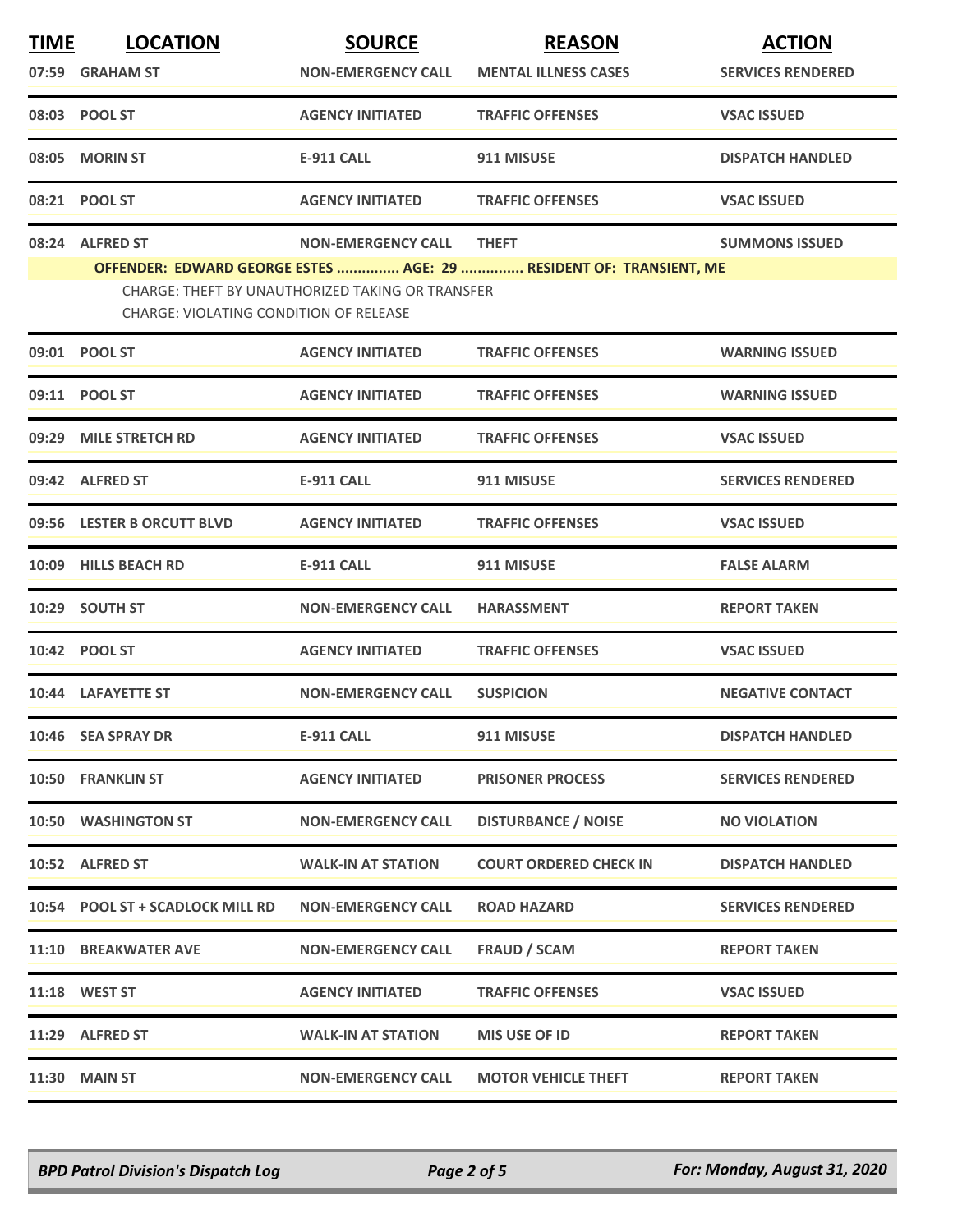| <b>TIME</b> | <b>LOCATION</b>               | <b>SOURCE</b>             | <b>REASON</b>                    | <b>ACTION</b>            |
|-------------|-------------------------------|---------------------------|----------------------------------|--------------------------|
|             | 11:30 WEST ST                 | <b>NON-EMERGENCY CALL</b> | <b>FRAUD / SCAM</b>              | <b>REPORT TAKEN</b>      |
|             | 11:46 GRANITE POINT RD        | <b>AGENCY INITIATED</b>   | <b>ASSIST CITIZEN</b>            | <b>SERVICES RENDERED</b> |
|             | 11:49 ALFRED ST               | <b>AGENCY INITIATED</b>   | <b>FRAUD / SCAM</b>              | <b>REPORT TAKEN</b>      |
|             | 12:04 POOL ST + ELIZABETH RD  | <b>AGENCY INITIATED</b>   | <b>TRAFFIC OFFENSES</b>          | <b>VSAC ISSUED</b>       |
|             | <b>12:10 MAIN ST</b>          | <b>E-911 CALL</b>         | 911 MISUSE                       | <b>SERVICES RENDERED</b> |
|             | 12:16 POOL ST                 | <b>AGENCY INITIATED</b>   | <b>TRAFFIC OFFENSES</b>          | <b>VSAC ISSUED</b>       |
| 12:17       | <b>MAIN ST</b>                | <b>RADIO</b>              | <b>RECOVERED STOLEN PROPERTY</b> | <b>VEHICLE TOWED</b>     |
|             | 12:21 WEST ST + DEBBIE AVE    | <b>AGENCY INITIATED</b>   | <b>TRAFFIC OFFENSES</b>          | <b>WARNING ISSUED</b>    |
|             | 12:22 GREEN ST                | <b>NON-EMERGENCY CALL</b> | <b>CRIMINAL MISCHIEF</b>         | <b>REPORT TAKEN</b>      |
| 12:26       | <b>MAIN ST</b>                | <b>NON-EMERGENCY CALL</b> | <b>DISTURBANCE / NOISE</b>       | <b>SERVICES RENDERED</b> |
|             | 12:29 SPRINGBROOK DR          | E-911 CALL                | 911 MISUSE                       | <b>SERVICES RENDERED</b> |
|             | 12:29 WEST ST                 | <b>AGENCY INITIATED</b>   | <b>TRAFFIC OFFENSES</b>          | <b>WARNING ISSUED</b>    |
|             | 12:30 SACO FALLS WAY          | <b>NON-EMERGENCY CALL</b> | <b>BURGLARY</b>                  | <b>SERVICES RENDERED</b> |
|             | 12:35 POOL ST                 | <b>AGENCY INITIATED</b>   | <b>TRAFFIC OFFENSES</b>          | <b>VSAC ISSUED</b>       |
|             | 12:39 ALFRED ST               | <b>NON-EMERGENCY CALL</b> | <b>DOMESTIC COMPLAINTS</b>       | <b>UNFOUNDED</b>         |
|             | 12:39 ALFRED ST               | <b>NON-EMERGENCY CALL</b> | <b>TRAINING DISPATCH</b>         | <b>SERVICES RENDERED</b> |
|             | 12:40 WEST ST + ELM ST        | <b>AGENCY INITIATED</b>   | <b>TRAFFIC OFFENSES</b>          | <b>WARNING ISSUED</b>    |
|             | 12:51 ALFRED ST + EDWARDS AVE | <b>AGENCY INITIATED</b>   | <b>TRAFFIC OFFENSES</b>          | <b>VSAC ISSUED</b>       |
|             | 13:02 HEALTHCARE DR           | E-911 CALL                | <b>MENTAL ILLNESS CASES</b>      | <b>SERVICES RENDERED</b> |
|             | 13:06 BARRA RD                | <b>NON-EMERGENCY CALL</b> | <b>POLICE INFORMATION</b>        | <b>SERVICES RENDERED</b> |
|             | <b>13:08 HILL ST</b>          | <b>NON-EMERGENCY CALL</b> | <b>HARASSMENT</b>                | <b>REPORT TAKEN</b>      |
|             | 13:13 WEST ST                 | <b>AGENCY INITIATED</b>   | <b>TRAFFIC OFFENSES</b>          | <b>WARNING ISSUED</b>    |
|             | 13:14 ANGEL LN                | <b>NON-EMERGENCY CALL</b> | <b>ARTICLES LOST/FOUND</b>       | <b>SERVICES RENDERED</b> |
|             | 13:25 WEST ST                 | <b>AGENCY INITIATED</b>   | <b>TRAFFIC OFFENSES</b>          | <b>WARNING ISSUED</b>    |
|             | 13:50 WEST ST + GRANITE ST    | <b>AGENCY INITIATED</b>   | <b>TRAFFIC OFFENSES</b>          | <b>WARNING ISSUED</b>    |

*BPD Patrol Division's Dispatch Log Page 3 of 5 For: Monday, August 31, 2020*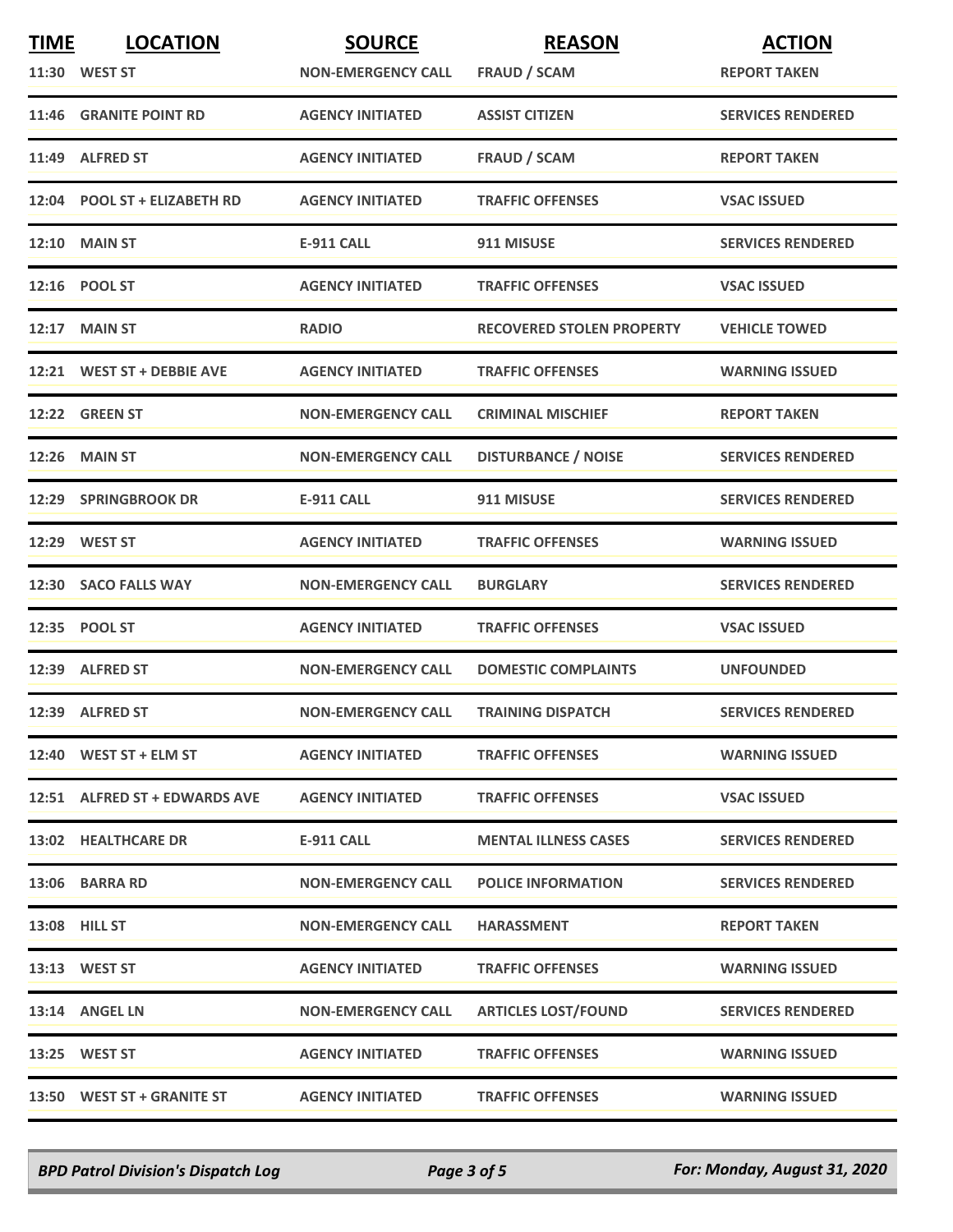| <b>TIME</b> | <b>LOCATION</b>            | <b>SOURCE</b>             | <b>REASON</b>                      | <b>ACTION</b>                |
|-------------|----------------------------|---------------------------|------------------------------------|------------------------------|
|             | <b>14:00 WEST ST</b>       | <b>AGENCY INITIATED</b>   | <b>TRAFFIC OFFENSES</b>            | <b>WARNING ISSUED</b>        |
|             | 14:11 WEST ST + BALD AVE   | <b>AGENCY INITIATED</b>   | <b>TRAFFIC OFFENSES</b>            | <b>VSAC ISSUED</b>           |
|             | 14:22 GRAYSON ST           | <b>AGENCY INITIATED</b>   | <b>TRAFFIC DETAIL</b>              | <b>SERVICES RENDERED</b>     |
|             | <b>14:26 MAIN ST</b>       | <b>NON-EMERGENCY CALL</b> | <b>FRAUD / SCAM</b>                | <b>REPORT TAKEN</b>          |
|             | 14:36 EMERY ST             | <b>AGENCY INITIATED</b>   | <b>PRO-ACTIVE RESPONSE TEAM</b>    | <b>NO VIOLATION</b>          |
|             | 14:41 GRAYSON ST           | <b>AGENCY INITIATED</b>   | <b>TRAFFIC OFFENSES</b>            | <b>WARNING ISSUED</b>        |
|             | 14:59 WEST ST + LEVI LN    | <b>AGENCY INITIATED</b>   | <b>TRAFFIC OFFENSES</b>            | <b>WARNING ISSUED</b>        |
|             | 15:05 CENTURY DR + WEST ST | <b>AGENCY INITIATED</b>   | <b>TRAFFIC OFFENSES</b>            | <b>WARNING ISSUED</b>        |
|             | <b>15:09 POMERLEAU ST</b>  | <b>NON-EMERGENCY CALL</b> | <b>TRESPASSING</b>                 | <b>REFERRED OTHER AGENCY</b> |
|             | 15:12 WEST ST              | <b>AGENCY INITIATED</b>   | <b>TRAFFIC OFFENSES</b>            | <b>WARNING ISSUED</b>        |
|             | 15:14 SUMMER ST            | <b>NON-EMERGENCY CALL</b> | <b>FRAUD / SCAM</b>                | <b>REPORT TAKEN</b>          |
|             | 15:18 WEST ST              | <b>AGENCY INITIATED</b>   | <b>TRAFFIC OFFENSES</b>            | <b>WARNING ISSUED</b>        |
|             | 15:21 ALFRED ST            | <b>WALK-IN AT STATION</b> | <b>PAPERWORK</b>                   | <b>SERVICES RENDERED</b>     |
|             | 15:30 POOL ST              | <b>NON-EMERGENCY CALL</b> | <b>TRESPASSING</b>                 | <b>NO VIOLATION</b>          |
|             | 15:32 WEST ST + GRANITE ST | <b>AGENCY INITIATED</b>   | <b>TRAFFIC OFFENSES</b>            | <b>VSAC ISSUED</b>           |
|             | 15:46 ALFRED ST            | <b>NON-EMERGENCY CALL</b> | <b>SHOPLIFTING</b>                 | <b>REPORT TAKEN</b>          |
|             | 15:51 HILL ST              | <b>AGENCY INITIATED</b>   | <b>TRAFFIC OFFENSES</b>            | <b>WARNING ISSUED</b>        |
|             | <b>15:58 HILL ST</b>       | <b>AGENCY INITIATED</b>   | <b>TRAFFIC OFFENSES</b>            | <b>VSAC ISSUED</b>           |
|             | 15:58 CLEAVES ST           | <b>NON-EMERGENCY CALL</b> | <b>BURGLARY OF A MOTOR VEHICLE</b> | <b>REPORT TAKEN</b>          |
|             | <b>16:02 YORK ST</b>       | <b>NON-EMERGENCY CALL</b> | <b>DRUNKENNESS</b>                 | <b>WARNING ISSUED</b>        |
|             | 18:08 ALDEN DR             | E-911 CALL                | <b>FRAUD / SCAM</b>                | <b>REPORT TAKEN</b>          |
|             | <b>18:13 HILL ST</b>       | <b>NON-EMERGENCY CALL</b> | <b>MISSING PERSON</b>              | <b>REPORT TAKEN</b>          |
|             | <b>18:20 SULLIVAN ST</b>   | <b>NON-EMERGENCY CALL</b> | <b>CODES ENFORCEMENT</b>           | <b>SERVICES RENDERED</b>     |
|             | 18:24 BACON ST             | <b>NON-EMERGENCY CALL</b> | <b>PARKING COMPLAINT</b>           | <b>GONE ON ARRIVAL</b>       |
|             | 18:26 MAIN ST              | <b>NON-EMERGENCY CALL</b> | <b>TRESPASSING</b>                 | <b>SERVICES RENDERED</b>     |

*BPD Patrol Division's Dispatch Log Page 4 of 5 For: Monday, August 31, 2020*